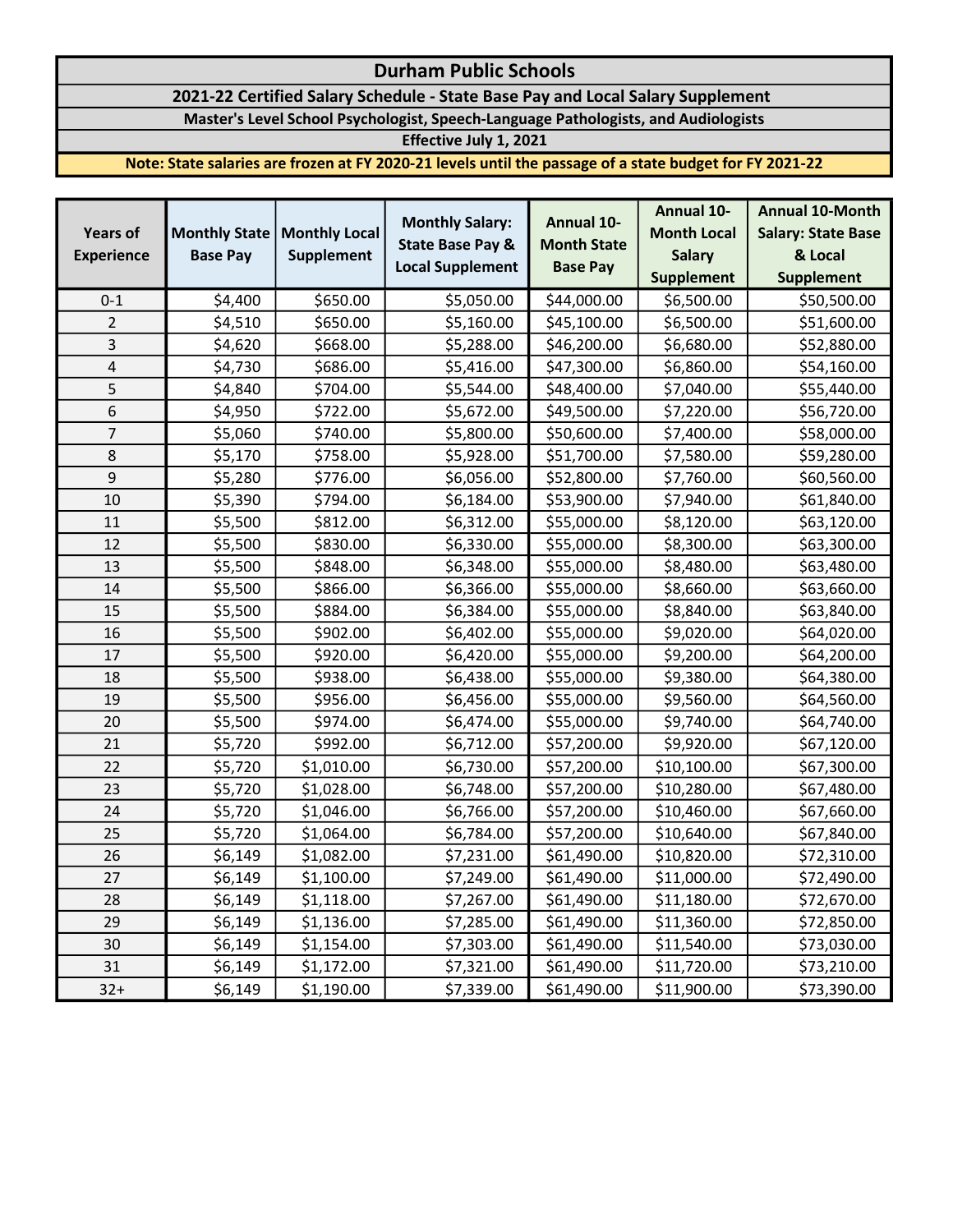# Durham Public Schools

### 2021-22 Certified Salary Schedule - State Base Pay and Local Salary Supplement

Advanced Degree Level School Psychologist, Speech-Language Pathologists, and Audiologists

Effective July 1, 2021

Note: State salaries are frozen at FY 2020-21 levels until the passage of a state budget for FY 2021-22

| <b>Years of</b>   | <b>Monthly State</b> | <b>Monthly Local</b> | <b>Monthly Salary:</b><br><b>State Base Pay &amp;</b> | <b>Annual 10-</b><br><b>Month State</b> | <b>Annual 10-</b>  | <b>Annual 10-Month</b>    |
|-------------------|----------------------|----------------------|-------------------------------------------------------|-----------------------------------------|--------------------|---------------------------|
|                   |                      |                      |                                                       |                                         | <b>Month Local</b> | <b>Salary: State Base</b> |
| <b>Experience</b> | <b>Base Pay</b>      | <b>Supplement</b>    | <b>Local Supplement</b>                               | <b>Base Pay</b>                         | <b>Salary</b>      | & Local                   |
|                   |                      |                      |                                                       |                                         | <b>Supplement</b>  | <b>Supplement</b>         |
| $0 - 1$           | \$4,526              | \$660.00             | \$5,186.00                                            | \$45,260.00                             | \$6,600.00         | \$51,860.00               |
| $\overline{2}$    | \$4,636              | \$660.00             | \$5,296.00                                            | \$46,360.00                             | \$6,600.00         | \$52,960.00               |
| 3                 | \$4,746              | \$678.50             | \$5,424.50                                            | \$47,460.00                             | \$6,785.00         | \$54,245.00               |
| 4                 | \$4,856              | \$697.00             | \$5,553.00                                            | \$48,560.00                             | \$6,970.00         | \$55,530.00               |
| 5                 | \$4,966              | \$715.50             | \$5,681.50                                            | \$49,660.00                             | \$7,155.00         | \$56,815.00               |
| 6                 | \$5,076              | \$734.00             | \$5,810.00                                            | \$50,760.00                             | \$7,340.00         | \$58,100.00               |
| $\overline{7}$    | \$5,186              | \$752.50             | \$5,938.50                                            | \$51,860.00                             | \$7,525.00         | \$59,385.00               |
| 8                 | \$5,296              | \$771.00             | \$6,067.00                                            | \$52,960.00                             | \$7,710.00         | \$60,670.00               |
| 9                 | \$5,406              | \$789.50             | \$6,195.50                                            | \$54,060.00                             | \$7,895.00         | \$61,955.00               |
| 10                | \$5,516              | \$808.00             | \$6,324.00                                            | \$55,160.00                             | \$8,080.00         | \$63,240.00               |
| 11                | \$5,626              | \$826.50             | \$6,452.50                                            | \$56,260.00                             | \$8,265.00         | \$64,525.00               |
| 12                | \$5,626              | \$845.00             | \$6,471.00                                            | \$56,260.00                             | \$8,450.00         | \$64,710.00               |
| 13                | \$5,626              | \$863.50             | \$6,489.50                                            | \$56,260.00                             | \$8,635.00         | \$64,895.00               |
| 14                | \$5,626              | \$882.00             | \$6,508.00                                            | \$56,260.00                             | \$8,820.00         | \$65,080.00               |
| 15                | \$5,626              | \$900.50             | \$6,526.50                                            | \$56,260.00                             | \$9,005.00         | \$65,265.00               |
| 16                | \$5,626              | \$919.00             | \$6,545.00                                            | \$56,260.00                             | \$9,190.00         | \$65,450.00               |
| 17                | \$5,626              | \$937.50             | \$6,563.50                                            | \$56,260.00                             | \$9,375.00         | \$65,635.00               |
| 18                | \$5,626              | \$956.00             | \$6,582.00                                            | \$56,260.00                             | \$9,560.00         | \$65,820.00               |
| 19                | \$5,626              | \$974.50             | \$6,600.50                                            | \$56,260.00                             | \$9,745.00         | \$66,005.00               |
| 20                | \$5,626              | \$993.00             | \$6,619.00                                            | \$56,260.00                             | \$9,930.00         | \$66,190.00               |
| 21                | \$5,846              | \$1,011.50           | \$6,857.50                                            | \$58,460.00                             | \$10,115.00        | \$68,575.00               |
| 22                | \$5,846              | \$1,030.00           | \$6,876.00                                            | \$58,460.00                             | \$10,300.00        | \$68,760.00               |
| 23                | \$5,846              | \$1,048.50           | \$6,894.50                                            | \$58,460.00                             | \$10,485.00        | \$68,945.00               |
| 24                | \$5,846              | \$1,067.00           | \$6,913.00                                            | \$58,460.00                             | \$10,670.00        | \$69,130.00               |
| 25                | \$5,846              | \$1,085.50           | \$6,931.50                                            | \$58,460.00                             | \$10,855.00        | \$69,315.00               |
| 26                | \$6,275              | \$1,104.00           | \$7,379.00                                            | \$62,750.00                             | \$11,040.00        | \$73,790.00               |
| 27                | \$6,275              | \$1,122.50           | \$7,397.50                                            | \$62,750.00                             | \$11,225.00        | \$73,975.00               |
| 28                | \$6,275              | \$1,141.00           | \$7,416.00                                            | \$62,750.00                             | \$11,410.00        | \$74,160.00               |
| 29                | \$6,275              | \$1,159.50           | \$7,434.50                                            | \$62,750.00                             | \$11,595.00        | \$74,345.00               |
| 30                | \$6,275              | \$1,178.00           | \$7,453.00                                            | \$62,750.00                             | \$11,780.00        | \$74,530.00               |
| 31                | \$6,275              | \$1,196.50           | \$7,471.50                                            | \$62,750.00                             | \$11,965.00        | \$74,715.00               |
| $32+$             | \$6,275              | \$1,215.00           | \$7,490.00                                            | \$62,750.00                             | \$12,150.00        | \$74,900.00               |